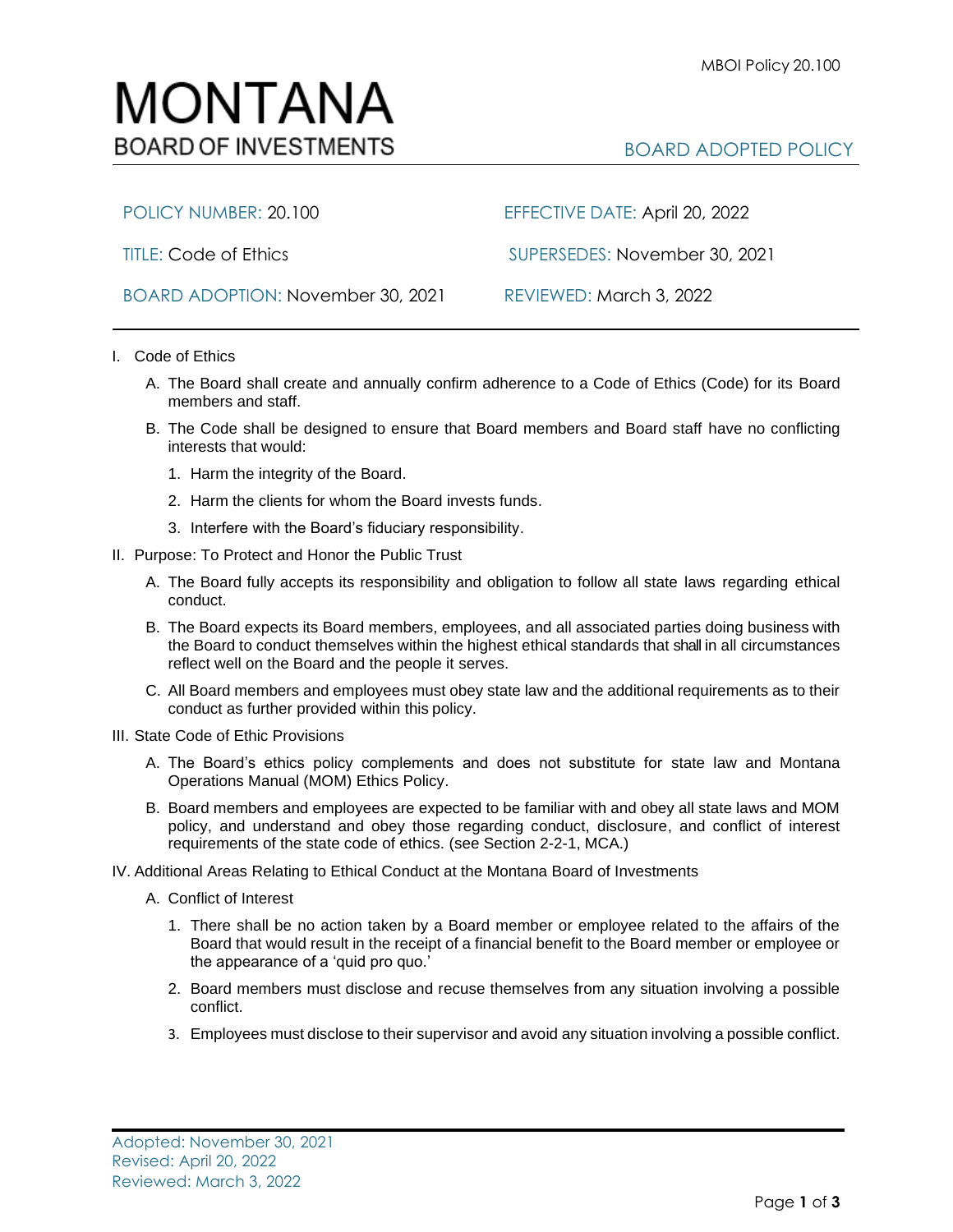- B. Protection of Information
	- 1. Board members and employees must protect and may not disclose or use any investment information, internal control procedures, or any confidential personal information, except as allowed by Board procedures.
- C. Use of Board's Assets
	- 1. No person may use the physical or electronic assets of the Board for personal gain or for any use other than to fulfill the missions and programs of the Board.
		- a) This provision also pertains to all the fiduciary assets, including all investment or Board program information of every type.
	- 2. All assets of the Board are exclusively for the benefit of the citizens and must be protected in all respects.
- V. Specific Provisions Related to Gifts, Travel Meals, and Conferences

A. Gifts

- 1. All gifts received shall be addressed as provided by state law and as further limited by this Policy.
- 2. All gifts shall be logged with the date of receipt, a description, and final disposition noted.
- 3. All allowable gifts, i.e., those having values below the statutory limit of \$50, if perishable shall be shared with Board staff, if non-perishable shall be auctioned and the proceeds provided to a charity designated by the Executive Director.
- B. Travel
	- 1. All travel is to be approved by the Executive Director.
	- 2. Reimbursement for travel expenses and for determining work time or overtime is subject to state policy.
		- a) Where the Board participates on a Limited Partner Advisory Committee (LPAC) and the limited partnership agreement or other legal documents entered into by the General Partner and the Limited Partners explicitly provide for LPAC members to be reimbursed for reasonable expenses related to travel, lodging, and meals incurred while attending LPAC meetings, such reimbursement may be accepted, but only with the express approval of the Executive Director.
			- (1) The Executive Director shall report such activity to the Board at least annually.
	- 3. Meals
		- a) Meals provided by vendors or other parties that are reasonably incidental to the conduct of the Board's business, such as during breakfast or lunchtime meetings or during conferences, may be accepted.
		- b) Meals at restaurants are to be "no-host."
	- 4. Conferences
		- a) All Board members requests and permission to attend conferences are to be approved by the Chair after consulting with the Executive Director.
		- b) All other conferences are to be approved by the Executive Director.